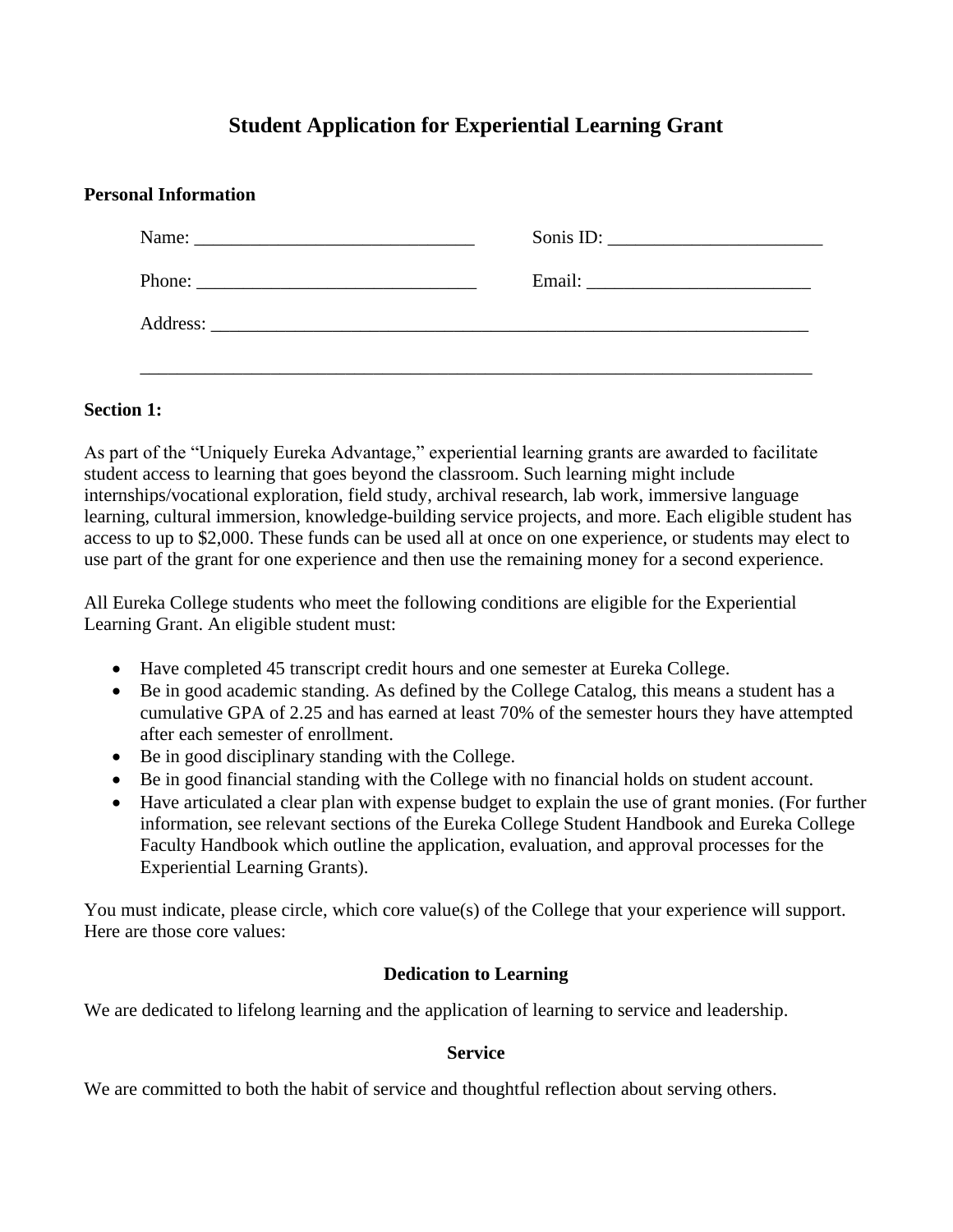# **Servant Leadership**

We encourage campus community members to be servant-leaders engaged in a set of key practices that empower individuals and build communities.

# **Integrity**

We are committed to the development of high ethical standards and sound character traits.

# **Sense of Community and Mutual Respect**

We build a community where each person is valued and respected.

# **Diversity**

We cultivate a campus community that reflects diversity and promotes intercultural understanding.

# **Data-Informed Decision-Making**

We assess and evaluate data in a way that informs everyday decisions and long-term planning.

# **Communication**

We strive to communicate effectively to all our constituents and stakeholders.

# **Stewardship and Sustainability**

We manage our resources in ways that preserve the College, the community around us, and our natural resources for future generations.

# **Section 2:**

1. Clearly describe the experience you plan to undertake. If you are proposing your own project or experience – as opposed to joining a group trip or experience led by Eureka College faculty – you should provide as much detail as possible. Please attach Internship Form, Study Abroad Form or Independent Study Agreement to this form to provide as much detail as possible.

\_\_\_\_\_\_\_\_\_\_\_\_\_\_\_\_\_\_\_\_\_\_\_\_\_\_\_\_\_\_\_\_\_\_\_\_\_\_\_\_\_\_\_\_\_\_\_\_\_\_\_\_\_\_\_\_\_\_\_\_\_\_\_\_\_\_\_\_\_\_\_\_\_\_\_\_\_\_ \_\_\_\_\_\_\_\_\_\_\_\_\_\_\_\_\_\_\_\_\_\_\_\_\_\_\_\_\_\_\_\_\_\_\_\_\_\_\_\_\_\_\_\_\_\_\_\_\_\_\_\_\_\_\_\_\_\_\_\_\_\_\_\_\_\_\_\_\_\_\_\_\_\_\_\_\_\_ \_\_\_\_\_\_\_\_\_\_\_\_\_\_\_\_\_\_\_\_\_\_\_\_\_\_\_\_\_\_\_\_\_\_\_\_\_\_\_\_\_\_\_\_\_\_\_\_\_\_\_\_\_\_\_\_\_\_\_\_\_\_\_\_\_\_\_\_\_\_\_\_\_\_\_\_\_\_ \_\_\_\_\_\_\_\_\_\_\_\_\_\_\_\_\_\_\_\_\_\_\_\_\_\_\_\_\_\_\_\_\_\_\_\_\_\_\_\_\_\_\_\_\_\_\_\_\_\_\_\_\_\_\_\_\_\_\_\_\_\_\_\_\_\_\_\_\_\_\_\_\_\_\_\_\_\_

\_\_\_\_\_\_\_\_\_\_\_\_\_\_\_\_\_\_\_\_\_\_\_\_\_\_\_\_\_\_\_\_\_\_\_\_\_\_\_\_\_\_\_\_\_\_\_\_\_\_\_\_\_\_\_\_\_\_\_\_\_\_\_\_\_\_\_\_\_\_\_\_\_\_\_\_\_\_

\_\_\_\_\_\_\_\_\_\_\_\_\_\_\_\_\_\_\_\_\_\_\_\_\_\_\_\_\_\_\_\_\_\_\_\_\_\_\_\_\_\_\_\_\_\_\_\_\_\_\_\_\_\_\_\_\_\_\_\_\_\_\_\_\_\_\_\_\_\_\_\_\_

**Section 3:** In a separate typed document, please respond to each of the following questions with as much depth and detail as possible. If joining a group trip or experience led by Eureka College faculty, or have completed another form please consult with the faculty member leading the experience about whether or not this section needs to be completed. Whether or not you need to complete Section 3 is left up to the faculty member, so be sure to ask.

• What are your motivations in pursuing this experience? What do you hope to achieve?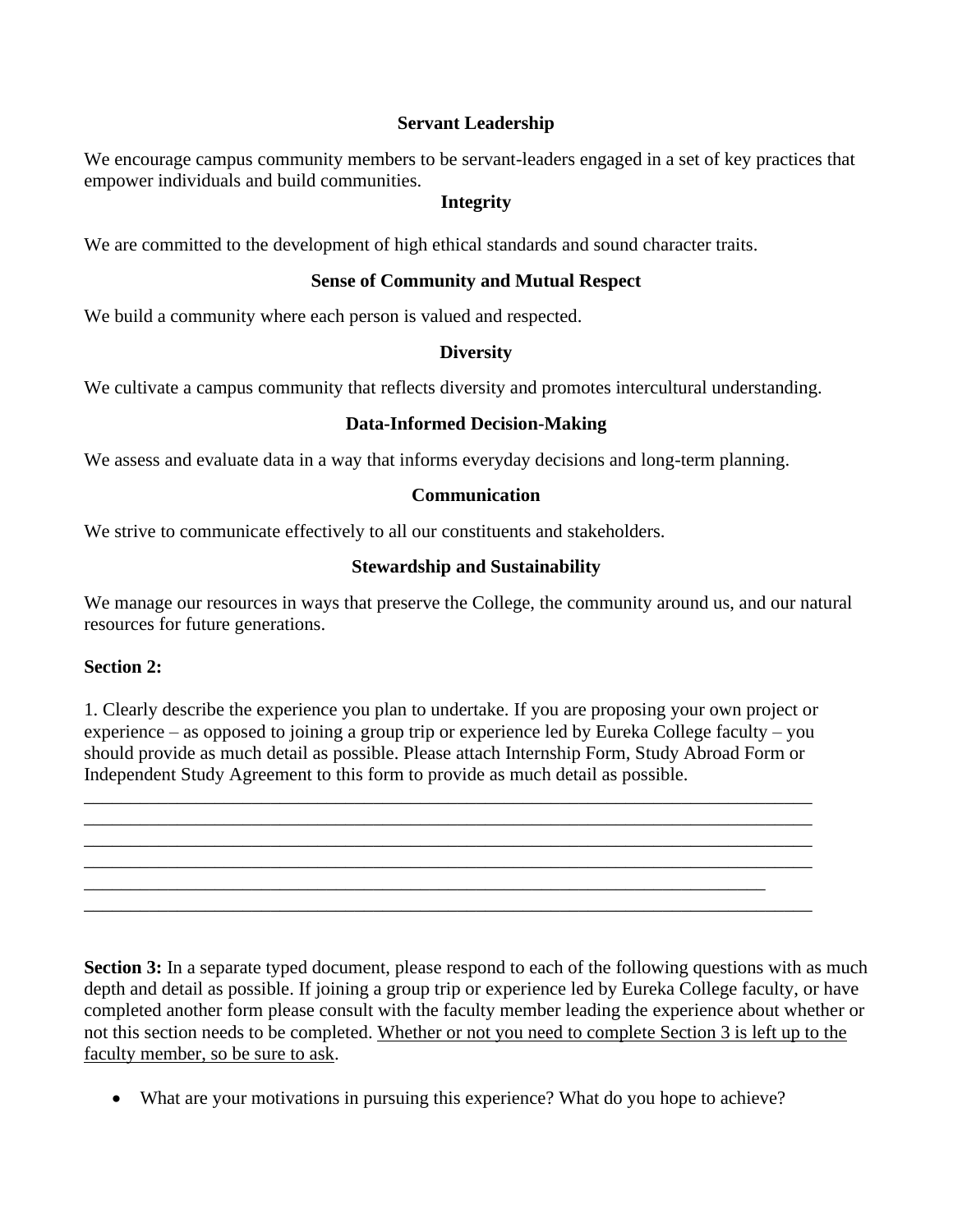- How will this experience benefit you, as a scholar, a community member, and/or as an ethical being?
- What core value(s) of the College (see above) does this experience support? How does it support that value or those values? Be specific.
- How will you put the fruits of this experience into circulation, whether at Eureka College or in a broader community?
- What are the anticipated expenses (i.e. living expenses, travel expenses) during your experience? Please include a budget proposal.

**Section 4:** Please attach or provide below a budget for the experience detailing the grant amount being requested. The following are suggestions to help the student think through an expense budget. Eureka College or any other educational institution's tuition is not an allowable use of grant funds. Students enrolled in dual degree programs and taking courses fulltime at an affiliate institution are not eligible for grant funds. In addition, alcohol and certain forms of entertainment are not eligible expenses. Student is required to account for all grant funds disbursed. Receipts for expenses should detail items purchased, mileage claims must be substantiated with a google map. Failure to provide proper documentation at the conclusion of the experience will require repayment of undocumented funds*.*

I am requesting (dollar amount)

#### **Travel**

Flights Taxi/Bus/Train Driving (miles, cost/mile) Parking Hotel (nights/ cost/night) Meals & Snacks Museum Tickets Live Show tickets/ Tour tickets Guidebooks

#### **Projects**

Equipment Materials and Supplies Printing & Copies Fees

#### **Internships**

Driving (miles, cost/mile) Parking Supplies

By my signature below, I certify the information I provided on and in connection with the Eureka College Experiential Learning Grant agreement is true, accurate and complete. I also understand that any incomplete forms, late submissions, false statements and/or deliberate omissions on this document or any other Eureka College Experiential Learning Grant related document, including but not limited to, internship agreements, independent study agreements, study abroad forms, reimbursement forms, receipts, etc. may be grounds for grant use denial. By signing below, I also agree to submit required supportive documentation, including receipts, reimbursement forms, etc. within three weeks of